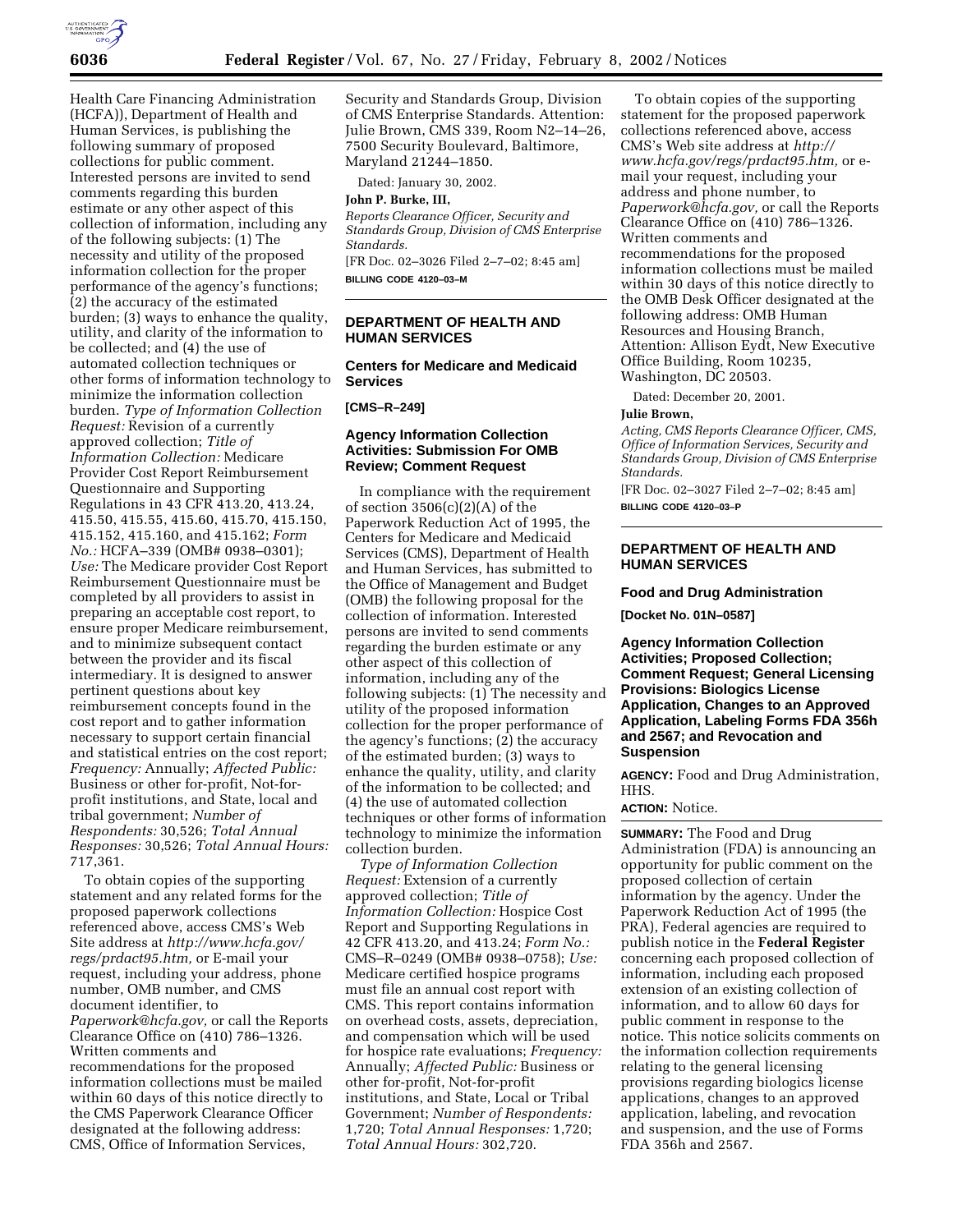**DATES:** Submit written or electronic comments on the collection of information by April 9, 2002.

**ADDRESSES:** Submit electronic comments on the collection of information to: http:// www.accessdata.fda.gov/scripts/oc/ dockets/comments/commentdocket.cfm. Submit written comments on the collection of information to the Dockets Management Branch (HFA–305), Food and Drug Administration, 5630 Fishers Lane, rm. 1061, Rockville, MD 20852. All documents should be identified with the docket number found in brackets in the heading of this document.

### **FOR FURTHER INFORMATION CONTACT:**

JonnaLynn P. Capezzuto, Office of Information Resources Management (HFA–250), Food and Drug Administration, 5600 Fishers Lane, Rockville, MD 20857, 301–827–4659.

**SUPPLEMENTARY INFORMATION:** Under the PRA (44 U.S.C. 3501–3520), Federal agencies must obtain approval from the Office of Management and Budget (OMB) for each collection of information they conduct or sponsor. ''Collection of information'' is defined in 44 U.S.C. 3502(3) and 5 CFR 1320.3(c) and includes agency request or requirements that members of the public submit reports, keep records, or provide information to a third party. Section 3506(c)(2)(A) of the PRA (44 U.S.C. 3506(c)(2)(A)) requires Federal agencies to provide a 60-day notice in the **Federal Register** concerning each proposed collection of information, including each proposed extension of an existing collection of information, before submitting the collection to OMB for approval. To comply with this requirement, FDA is publishing notice of the proposed collection of information set forth in this document.

With respect to the following collection of information, FDA invites comments on: (1) Whether the proposed collection of information is necessary for the proper performance of FDA's functions, including whether the information will have practical utility; (2) the accuracy of FDA's estimate of the burden of the proposed collection of information, including the validity of the methodology and assumptions used; (3) ways to enhance the quality, utility, and clarity of the information to be collected; and (4) ways to minimize the burden of the collection of information on respondents, including through the use of automated collection techniques when appropriate, and other forms of information technology.

## **General Licensing Provisions: Biologics License Application, Changes to an Approved Application, Labeling Forms FDA 356h and 2567; and Revocation and Suspension (OMB Control No. 0910–0338)—Extension**

Under section 351 of the Public Health Service Act (the PHS Act) (42 U.S.C. 262), manufacturers of biological products must submit a license application for FDA review and approval before marketing a biological product in interstate commerce. Licenses may be issued only upon showing that the establishment and the products for which a license is desired meets standards prescribed in regulations designed to ensure the continued safety, purity, and potency of such products. All such licenses are issued, suspended, and revoked as prescribed by regulations in part 601 (21 CFR part 601). Section 601.2(a) requires a manufacturer of a biological product to submit an application with accompanying information, including labeling information, to FDA for approval to market a product in interstate commerce. The container and package labeling requirements are provided under 21 CFR 610.60, 610.61, and 610.62. Section 601.12(a) provides the general requirements for submitting a change to an approved application. Section 601.12(b), (c), and (d) requires applicants to follow specific procedures in informing FDA of each change, established in an approved license application, in the product, production process, quality controls, equipment, facilities, or responsible personnel. The appropriate procedure depends on the potential for the change to have a substantial, moderate, minimal, or no adverse effect on the safety or effectiveness of the product. Section 601.12(e) requires applicants to submit a protocol, or change to a protocol, as a supplement requiring FDA approval before distributing the product. Section 601.12(f)(1), (f)(2), and (f)(3) requires applicants to follow specific procedures in reporting labeling changes to FDA. Section 601.12(f)(4) requires applicants to report to FDA advertising and promotional labeling and any changes. Section 601.45 requires applicants to submit to the agency for consideration, during the preapproval review period, copies of all promotional materials, including promotional labeling as well as advertisements. Section 601.27(a) requires that applications for new biological products contain data that are adequate to assess the safety and effectiveness of the biological product for the claimed indications in pediatric subpopulations, and to support dosing

and administration information. Section 601.27(b) provides that an applicant may request a deferred submission of some or all assessments of safety and effectiveness required under § 601.27(a). Section 601.27(c) provides that an applicant may request a full or partial waiver of the requirements under § 601.27(a). Section 601.28 requires sponsors of licensed biological products to submit the information in section 601.28(a), (b), and (c) to the Center for Biologics Evaluation and Research (CBER) each year, within 60 days of the anniversary date of approval of the license. Section 601.28(a) requires sponsors to submit to FDA a brief summary stating whether labeling supplements for pediatric use have been submitted and whether new studies in the pediatric population to support appropriate labeling for the pediatric population have been initiated. Section 601.28(b) requires sponsors to submit to FDA an analysis of available safety and efficacy data in the pediatric population and changes proposed in the labeling based on this information. Section 601.28(c) requires sponsors to submit to FDA a statement on the current status of any post-marketing studies in the pediatric population performed by, on or behalf of, the applicant. Sections 601.33 through 601.35 clarify the information to be submitted in an application to FDA to evaluate the safety and effectiveness of in vivo radiopharmaceuticals. In addition to §§ 601.2 and 601.12, there are other regulations in parts 640, 660, and 680 (21 CFR parts 640, 660, and 680) that relate to information to be submitted in a license application or supplement for certain blood or allergenic products: §§ 640.6, 640.17, 640.21(c), 640.22(c), 640.25(c), 640.56(c), 640.64(c), 640.74(a) and (b)(2), 660.51(a)(4), and  $680.1(b)(2)(iii)$ . In the table 1 of this document, the burden associated with the information collection requirements in these regulations is included in the burden estimate for §§ 601.2 and 601.12. A regulation may be listed under more than one section of § 601.12 due to the type of category under which a change to an approved application may be submitted. In addition, the burden associated with the information collection requirements in § 601.27(a) and §§ 601.33 through 601.35 is included in the burden estimate for § 601.2 since these regulations deal with information to be provided in an application. Sections 600.15(b) (21 CFR 600.15(b))and 610.53(d) require the submission of a request for an exemption or modification regarding the temperature requirements during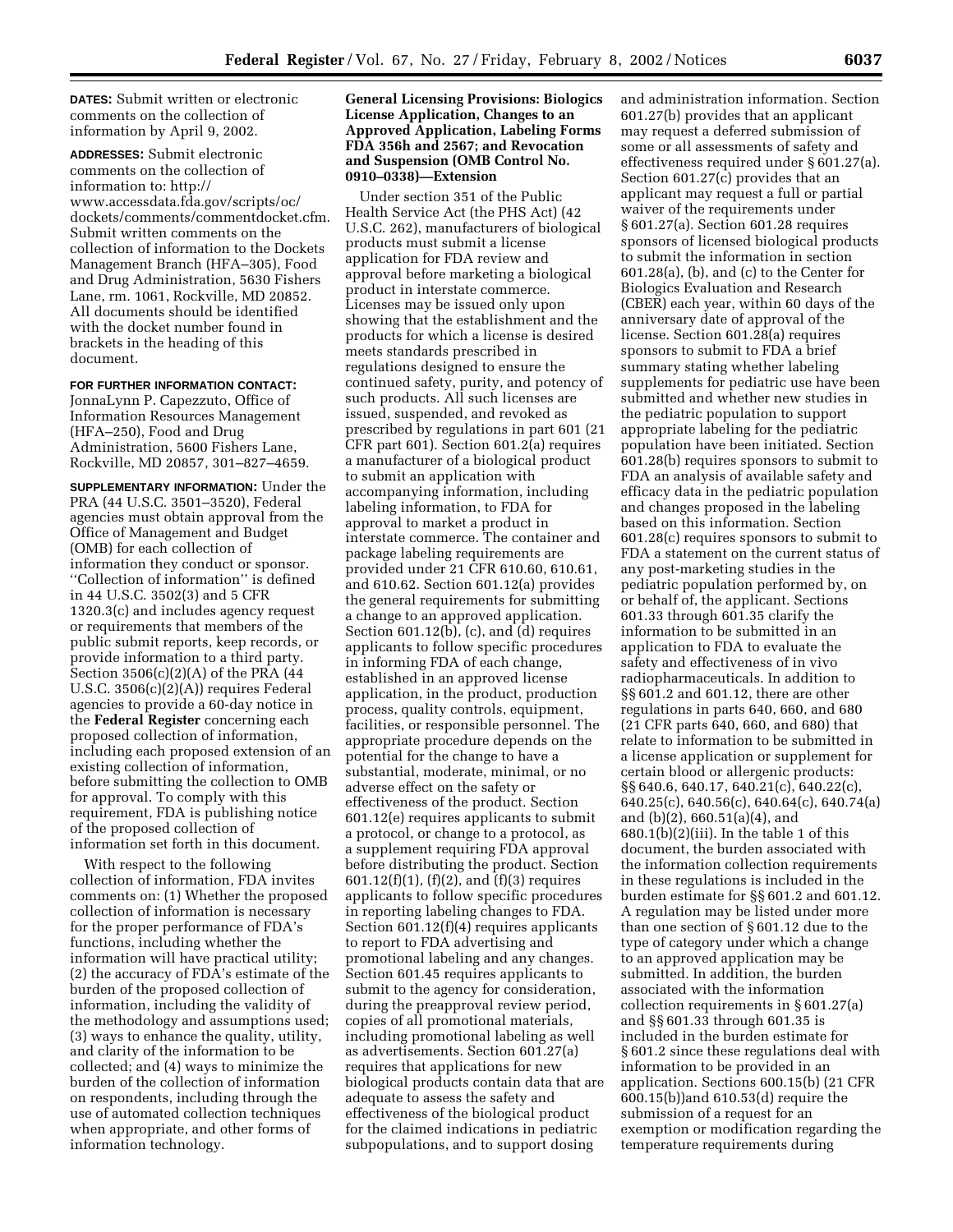shipment and from dating periods, respectively, for certain biological products. Section 601.25(b) requests interested persons to submit, for review and evaluation by an advisory review panel, published and unpublished data and information pertinent to a designated category of biological products that have been licensed prior to July 1, 1972. Section 601.26(f) requests that licensees submit to FDA a written statement intended to show that studies adequate and appropriate to resolve questions raised about a biological product have been undertaken for a product if designated as requiring further study under the reclassification procedures. Section 601.5(a) requires a licensee to submit to FDA notice of its intention to discontinue manufacture of a product or all products. Section 601.6(a) requires the licensee to notify selling agents and distributors upon suspension of its license, and provide FDA with records of such notification. Section 680.1(c) requires manufacturers to update annually the list of source materials and the suppliers of the materials.

In July 1997, FDA revised Form FDA 356h ''Application to Market a New Drug, Biologic, or an Antibiotic Drug for Human Use'' to harmonize application procedures between CBER and the Center for Drug Evaluation and Research (CDER). The application form serves primarily as a checklist for firms to gather and submit to the agency studies and data that have been completed. The checklist helps to ensure that the application is complete and contains all the necessary information, so that delays due to lack of information may be eliminated. The form provides key information to the agency for efficient handling and distribution to the appropriate staff for review. The estimated burden hours for submissions using FDA Form 356h to CDER are reported under OMB Control No. 0910– 0001.

Form FDA 2567 ''Transmittal of Labels'' and Circulars( is used by manufacturers of licensed biological products to submit labeling (e.g., circulars, package labels, container labels, etc.) and labeling changes for FDA review and approval. The labeling information is submitted with the form for license applications, supplements, or

as part of an annual report. Form FDA 2567 is also used for the transmission of advertisements and promotional labeling. Form FDA 2567 serves as an easy guide to assure that the manufacturer has provided the information required for expeditious handling of their labeling by CBER. For advertisements and promotional labeling, manufacturers of licensed biological products may submit to CBER either Form FDA 2567 or FDA 2253. Form FDA 2253 was previously used only by drug manufacturers regulated by CDER. In August of 1998, FDA revised and harmonized Form FDA 2253 so the form may be used to transmit specimens of promotional labeling and advertisements for biological products as well as for prescription drugs and antibiotics. The revised, harmonized form updates the information about the types of promotional materials and the codes that are used to clarify the type of advertisement or labeling submitted; clarifies the intended audience for the advertisements or promotional labeling (e.g., consumers, professionals, news services); and helps ensure that the submission is complete.

Under table 1 of this document, the number of respondents is based on the estimated annual number of manufacturers that submitted the required information to FDA in fiscal year (FY) 2000, or the number of submissions received in FY 2000. Based on information obtained from CBER's database system, there are an estimated 350 licensed biologics manufacturers. However, not all manufacturers will have any submissions in a given year and some may have multiple submissions. The total annual responses are based on the estimated number of submissions (e.g., license applications, labeling and other supplements, protocols, advertising and promotional labeling, notifications) received annually by FDA. Based on previous estimates, the rate of submissions is not expected to change significantly in the next few years. The hours per response are based on information provided by industry and past FDA experience with the various submissions or notifications. The hours per response include the time estimated to prepare the various submissions or notifications to FDA, and, as applicable, the time required to

fill out the appropriate form and collate the documentation. Additional information regarding these estimates is provided below as necessary.

Under §§ 601.12(f)(4) and 601.45, manufacturers of biological products may use either Form FDA 2567 or FDA 2253 to submit advertising and promotional labeling. In FY 2000, CBER received 4,302 submissions of advertising and promotional labeling from 117 manufacturers. FDA estimates that approximately 36 percent of those submissions were received with Form FDA 2567 resulting in an estimated 1,549 submissions by 42 manufacturers. The burden hours for the remaining submissions received using Form FDA 2253 are reported under OMB Control No. 0910–0376.

Under §§ 600.15(b) and 610.53(d), FDA receives very few requests for an exemption or modification to the requirements, therefore, FDA has estimated one respondent per year in table 1 to account for the rare instance in which a request may be made.

Under § 601.25(b)(3), FDA estimates no burden for this regulation since all requested data and information had been submitted by 1974. Under § 601.26(f), FDA estimates no burden for this regulation since there are no products designated to require further study and none are predicted in the future. However, based on the possible reclassification of a product, the labeling for the product may need to be revised, or a manufacturer, on its own initiative, may deem it necessary for further study. As a result, any changes to product labeling would be reported under § 601.12.

Under § 601.6(a), the total annual responses is based on FDA estimates that establishments may notify an average of 20 selling agents and distributors of such suspension and provide FDA with the records of such notification. The number of respondents is based on the estimated annual number of suspensions by FDA of a biologics license.

There were also 1,585 amendments to an unapproved application or supplement and 21 resubmissions (total of 1,606 submissions) submitted in FY 2000 using Form FDA 356h.

FDA estimates the burden of this collection of information as follows:

| TABLE 1.—ESTIMATED ANNUAL REPORTING BURDEN <sup>1</sup> |
|---------------------------------------------------------|
|---------------------------------------------------------|

| 21 CFR Section <sup>2</sup>             | Form FDA<br>No. | No. of<br><b>Respondents</b> | Annual Frequency<br>per Response | <b>Total Annual</b><br>Responses | Hours per<br>Response | <b>Total Hours</b> |
|-----------------------------------------|-----------------|------------------------------|----------------------------------|----------------------------------|-----------------------|--------------------|
| 601.2(a), 610.60, 610.61, and<br>610.62 | 2567/356h       | 22                           | 3.64                             | 80                               | 1.600                 | 128,000            |
| $601.12(b)(1)$ and $(b)(3)$             | 356h            | 168                          | 4.98                             | 837                              | 80                    | 66.960             |